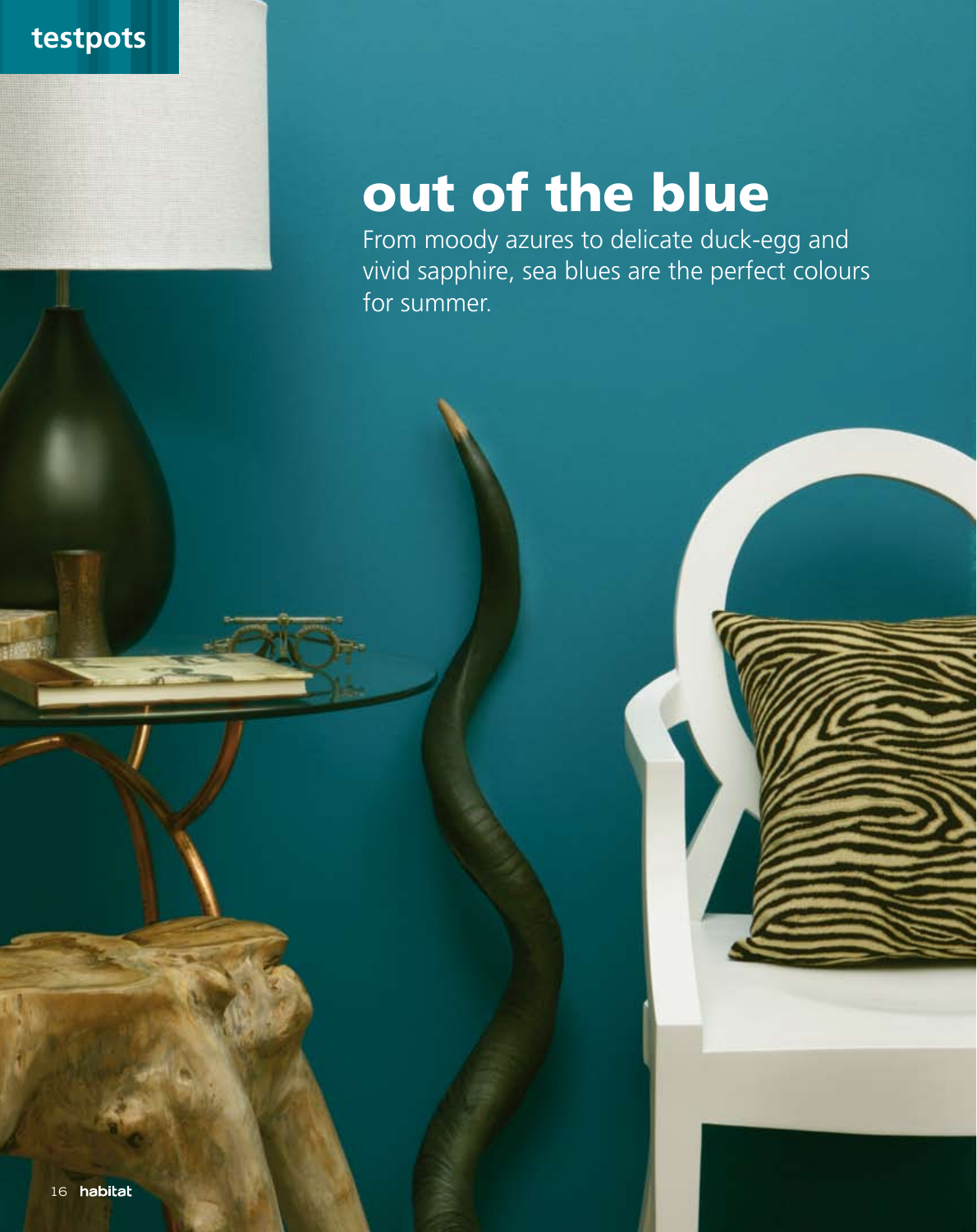Calm, relaxing, refreshing, cooling – as the colour of the sky and sea, blue stands for peace and tranquility. Blue also stands for loyalty and tradition – it's one of the most popular colours for uniforms and a personnel professional might advise you to wear it for job interviews because of its association with trustworthiness.

Aside from its ingrained association with male gender in Western societies, blue (not red) traditionally stands for love, which is why a bride carries or wears 'something blue'.

As a water colour, blue is often associated with hygiene and is a favourite packaging colour for cleansers and personal hygiene products.

Did you know people are more productive in blue rooms, and that blue is an appetite suppressant? Because it doesn't occur naturally in food, we have a primitive response that blue food is poisonous. So use it in the home office but not the dining room… unless you're on a diet.

Blue is known as a cool colour, and in decorating its tranquil nature has made it popular for bedrooms. It has an unfair reputation as being cold and depressing. Certainly, if you choose a grey-based or icy blue for a south-facing room, it might not make you feel cheerful. But with today's paint technology and colour subtlety, blue can easily become a warm turquoise or a deep and reassuring navy. It can have the richness of cobalt and lapis tones, or the sophistication of teals and dusky slate shades.

Any colour, of course, changes depending on its environment and what you place it next to. Put pale blue next to white and it will become classically Cape Cod, refreshing and beachy. Put navy with gold and it becomes regal. Turquoise with yellow, it's fun and funky.

So take some inspiration from these pages, and go blue.  $H$ 



**Left** Background: Resene Maestro. White chair, \$799, Zebra cushion, \$219, Indian book, \$229, and Root stool, \$129, from Republic Home. Droplet lamp from May Time Marketing. Pearl shell box, \$27.50, and resin Kudu horn, \$210, from Corso de Fiore. Table, optical glasses and brass vase, stylist's own.

**Right** Resene testpots, clockwise from top: Resene Wavelength, Resene Zomp, Resene Comfort Zone, Resene Maestro, Resene Quarter Tasman.

**Above right** Background: Resene Zomp. Marcia Scott stool, \$379, Sweet Pea owl, small \$75, and Little Scruff, Pluto Blue, \$36, from Eon Design. Wood & Scherer cushion \$98, Wood & Scherer 'Birdsong' trolley, \$179, and pink letter 'A', \$79, from Madder & Rouge. Alimrose Design giraffe, \$24.95, from Abigails. Beba Bean 'My First Patents' shoes, \$52.50, from Verde.

See overleaf for stockist details.

"The soothing shades of blue are renowned for their relaxing properties."



>